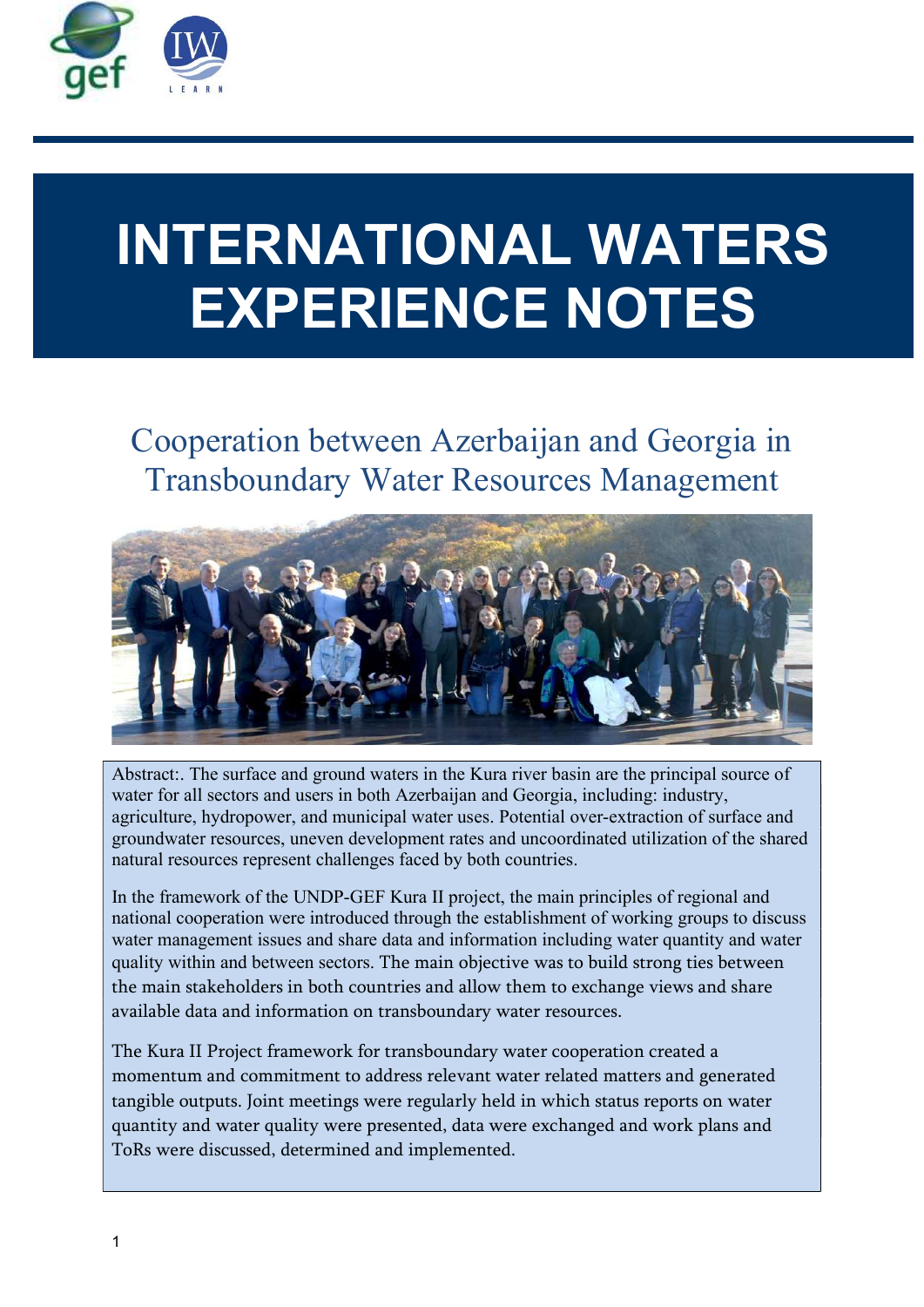## Cooperation between Azerbaijan and Georgia in Transboundary Water Resources Managment

Experience of the GEF – sponsored

## UNDP GEF/IW: Kura II: Advancing IWRM across the Kura river basin through implementation of the transboundary agreed actions and national plans

GEF- ID: 5325

# PROJECT DESCRIPTION

UNDP-GEF Kura II Project was developed to address the priority needs in the ministerially endorsed Strategic Action Plan (SAP) through implementation of the SAP and national Integrated Water Resources Management (IWRM) Plans to strengthen and harmonize coordinated conjunctive transboundary ground and surface water management. It comprised five components: Support for institutional governance protocols; professional development and capacity building for water managers across sectors; stress reduction measures in critical areas; stakeholder education and empowerment; and, enhanced science for governance.

# THE EXPERIENCE

#### Issue

The Kura River Basin is the main transboundary water system in the geopolitically challenging region of the South Caucasus. The countries of Azerbaijan and Georgia have undergone significant political and economic transition and are now developing rapidly across a wide range of water dependent sectors. Azerbaijan and Georgia cover 94,760 square km and represent 88% of the Kura basin. The two countries have demonstrated strong commitment to cooperate towards transboundary integrated water resources management.

Azerbaijan and Georgia identified the main transboundary challenges for the Kura River Basin as:

- Improved Hydrological Management;
- Reduced loss of water resources;
- Improved water quality monitoring programs;
- Pollution reduction and prevention;
- Harmonization of water quality standards;
- Assessment of the status of river ecosystems;
- Conservation & restoration of river ecosystems;
- Mainstreaming river ecosystem protection in development planning;
- Reduction of hazards due to floods and drought and Harmonized Climate Change Adaptation

#### Addressing the issue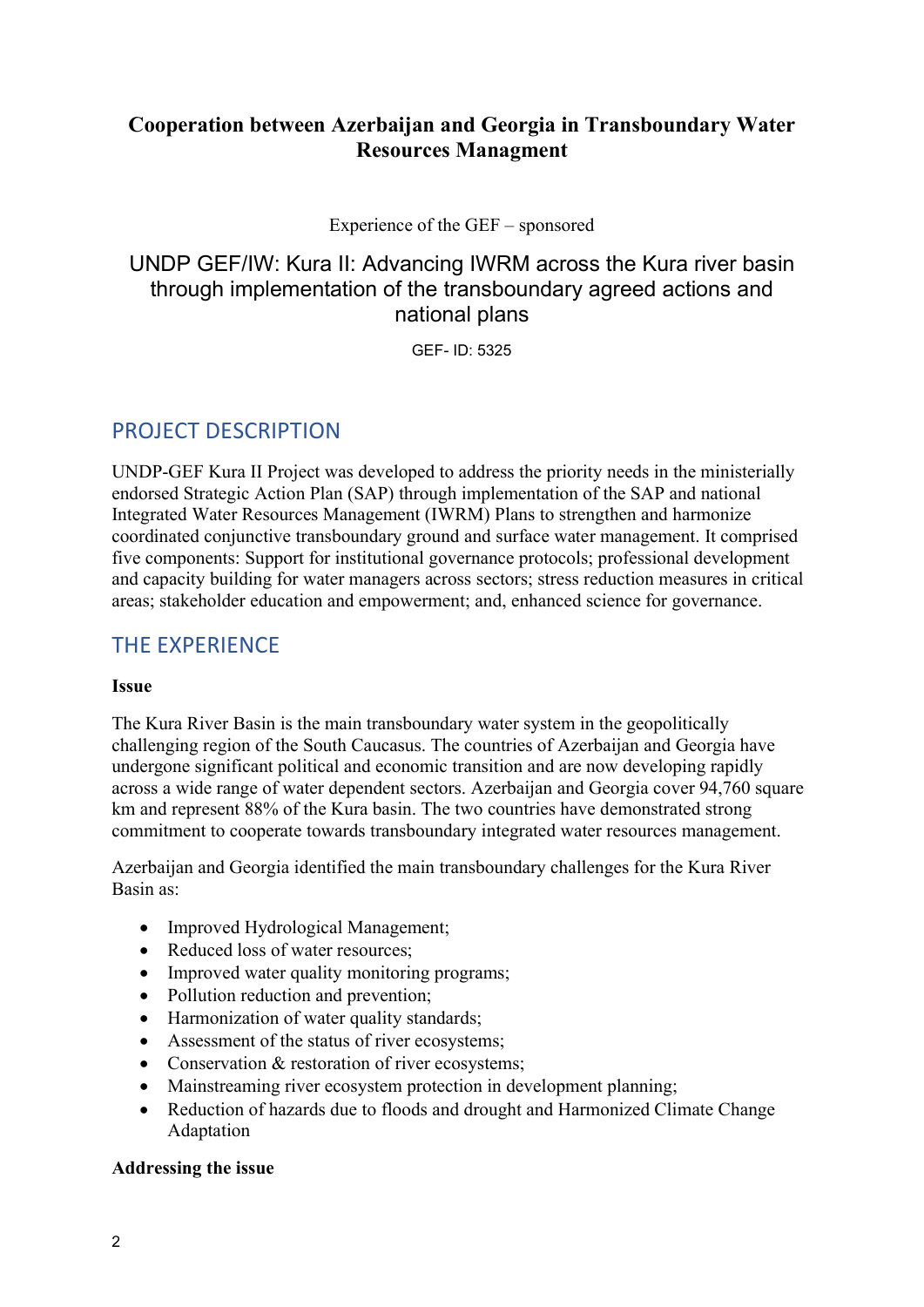The top priority has been given to five pillars framing transboundary cooperation:

- institutional strengthening and updating for sustainable IWRM,
- capacity building for professional water managers across multiple sectors,
- demonstrating applied solutions to improve water management in critical areas,
- increasing stakeholder awareness, education and empowerment,
- improving the use of science for governance.

The collaboration between the two countries was achieved by establishing working groups for regional cooperation. Groups were established as Regional Project Advisory Group backed by National Project Advisory Groups in each country as well as technical working groups pursuing the technical transboundary challenges mentioned above.



The Regional Project Advisory Group (RPAG) consisted of representatives from the main stakeholders' organizations in the two countries, such as the Ministry of Ecology and Natural Resources (MENR) in Azerbaijan and the Ministry of Environment Protection and Agriculture (MEPA) in Georgia, which is the former Ministry of Environment and Natural Resources Protection (MENRP). The group was established during the project inception phase. The task of this group was to analyse, discuss and support transboundary water resources issues pertaining to project implementation at the regional level. The group members communicated and discussed specific aspects of the project and served as the Secretariat to the project Steering Committee. The RPAG reviewed the project progress and discussed the transboundary water resources issues in the Kura river basin.

A National Project Advisory Group (PAG) was established in both countries with members from the main water resources management stakeholders in each country together with water experts from national universities and active NGOs. These groups were established during the project inception phase. Similarly to the PRAG, their tasks were to analyse, discuss and support issues pertaining to project implementation at the local, national and regional levels throughout the entire project's duration. PAG members communicated and discussed intersectoral cooperation between different sectors at the national level.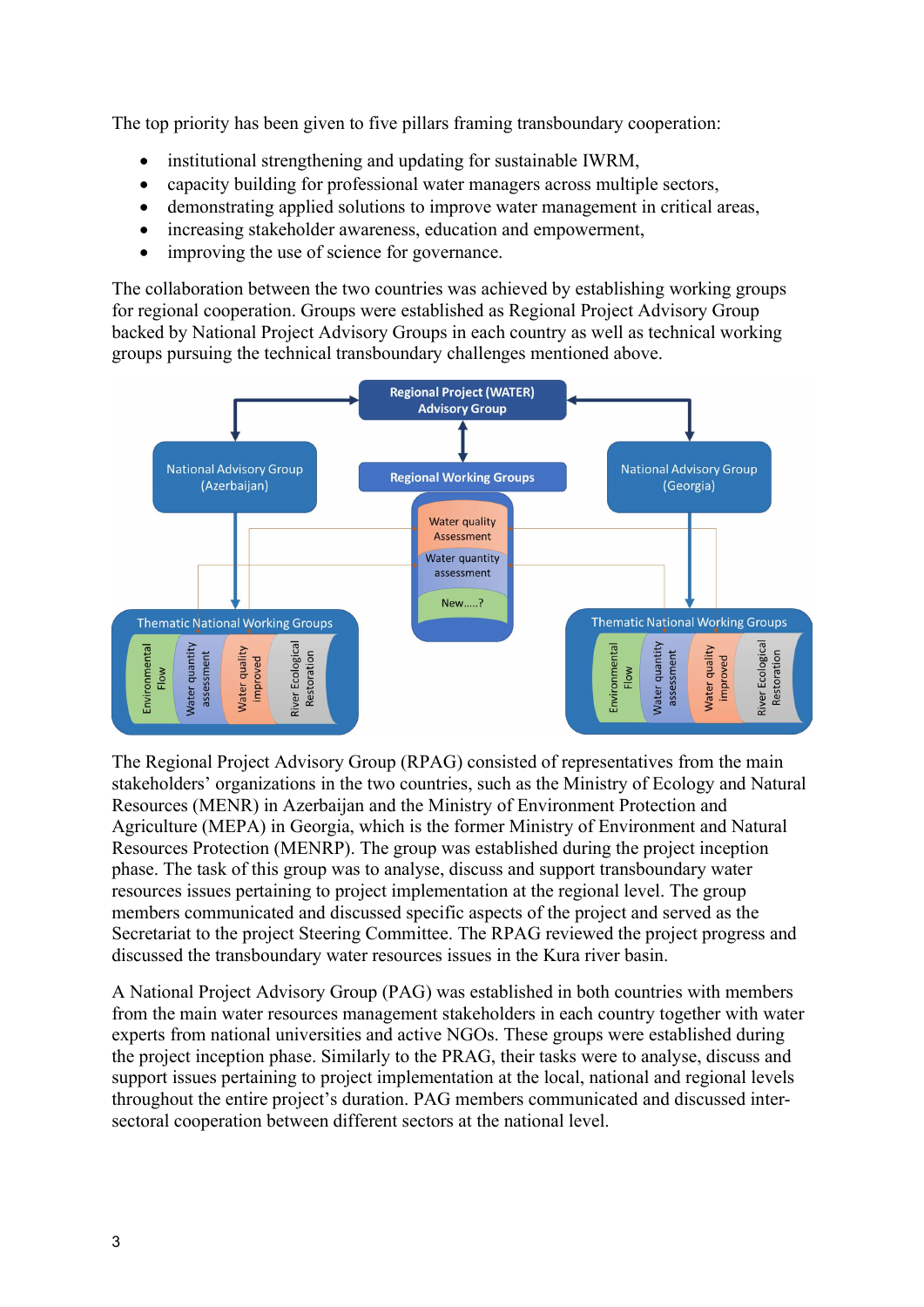Two technical working groups were established, one for water quantity issues and one for water quality issues. The members of these two technical working groups represent top experts in each country in these two subjects.

# RESULTS AND LEARNING

#### Summary of work and outputs

The process of regional cooperation was facilitated by the UNDP-GEF Kura II project through aforementioned mechanism of the advisory and technical working groups. The regional cooperation was framed around the following topics but not limited to:

- Data and information exchange
- Development of a conjunctive use of surface water and groundwater management Guideline including roles and responsibilities
- The design and installation of an online groundwater monitoring system and training
- Determination of shared water quality indicators including the harmonisation of sampling, frequency of sampling and reporting procedures
- Sharing data and knowledge on current hydrological conditions in the Kura basin
- Discussion on water availability and recommendations for sharing water resources
- E-flow studies in both countries
- Ways to ensure sustainability of the regional cooperation on transboundary water management.

The available surface water and groundwater resources in the river basin were assessed and gaps identified and challenges in managing these resources at both national and transboundary levels prioritized. The technical working groups generated a set of recommendations and strategies for conjunctive use of surface and groundwater resources. The results of the working group are meant to harmonize and priorities national plans as to ensure more sustainable development through integrated planning in both countries.

Kura II project also aimed at having protocols in place to support data and information exchange for sound IWRM decision-making at national and transboundary levels. Azerbaijan and Georgia acknowledged the principles of data and information exchange including water quantity and water quality within and between sectors. It was also considered a top regional priority to meet commitments regarding bilateral exchanges of information in line with modern water management practices with respect to the EU WFD.

## **REPLICATION**

It is strongly recommended to continue the tangible output that was already accomplished during the Kura II Project. The most obvious next steps should embrace principles like joint warning and alarm procedures, joint hydrological and environmental impact assessments or the determination of joint emission limits.

It is worth noting that continuing regional cooperation and addressing these principles constitute an underlying foundation for programs of organizations funding cross-border water management. In addition, UNECE as the responsible body of the Water